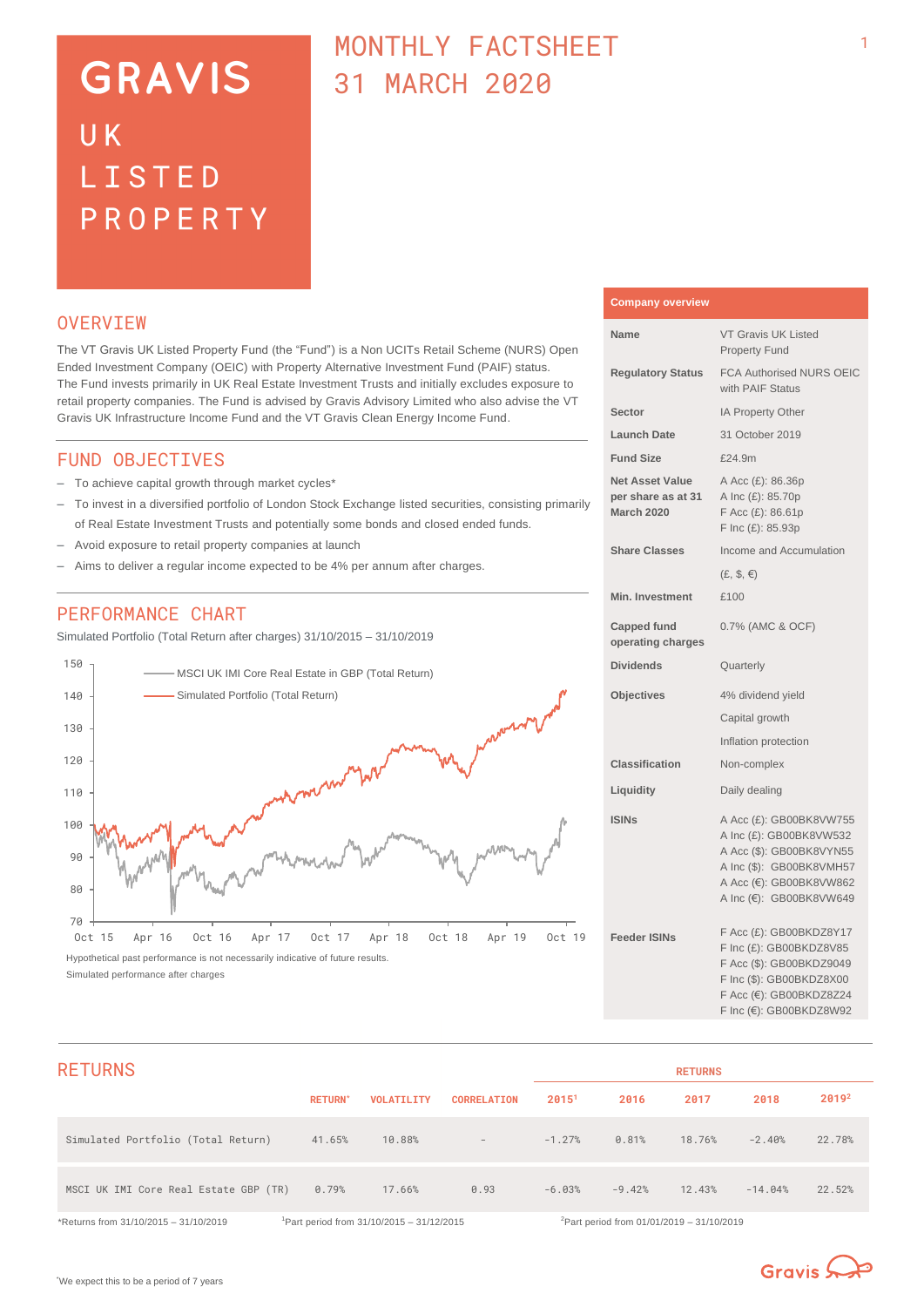# **GRAVIS UK** LISTED PROPERTY

# **FUND ADVISER'S REPORT THE EXAMPLE ADVISER'S**

We anticipate limited damage to our core universe and relatively better recovery for prices in our investments.

During March 2020, the NAV of the Fund fell by 15.35% (A Acc GBP) vs MSCI UK IMI Core Real Estate index which declined by 20.20%. Although the market has reacted violently, and daily, to Covid-19 news flow, we remain confident in our strategy of identifying and investing in companies which own some of the highest quality, most modern, well leased real estate in the UK. Many of the companies in which the Fund invests are, in our view, now so cheap they defy rational explanation.

The VT Gravis UK Listed Property Fund (GULP) portfolio is well diversified across 22 real estate companies, owning more than 5,000 properties, leased to more than 100,000 firms and individuals.

Within the real estate sector, the early signs are that shopping centres and hotels are more exposed to the economic consequences of managing the spread of the coronavirus than, for example, last mile distribution facilities. Since inception, the Fund has avoided investing in retail and hospitality focused REITs, instead maintaining a focus on the provision of accommodation for the UK's ageing population, digitalisation, generation rent and urbanisation. At a portfolio level this focus has the benefit of translating into relatively long leases which, on average, exceed eight years, making the majority of rental income highly predictable. The shortest leased investments held within the portfolio are the self-storage and student accommodation assets which are continuing to lease well. That said, the purpose built student accommodation REITs have taken the responsible and fair action of allowing students to leave their rental accommodation for the remainder of the academic year without penalty.

Given the recent cut to the Bank of England base rate and the decline in government bond yields, the sell-off in real estate companies has driven the yield spread to its widest, most attractive, level in a decade. This is especially noteworthy as several holdings have a long track record of annually increasing their dividends. For example, both Derwent London, the owner and developer of design-led office space, and Primary Health Properties, the owner of GP surgeries, have both increased their dividend per share every year for more than two decades – a truly staggering achievement. We expect them to continue to be 'steadily earning' through the current turmoil and beyond.

Whilst the Fund is not immune to the panic currently gripping financial markets, when events normalise, as we anticipate they will do in time, and investors appreciate the limited damage to our core universe, we think it is reasonable to anticipate a relatively better recovery for prices in our investments. Indeed, the dramatic cut to interest rates in the UK merely increases the attractiveness of high quality real estate, especially those assets which benefit from indexlinked leases with strong tenants. During March investor inflows were deployed across all four mega trends and, consistent with the buy and hold investment philosophy, no stocks were sold.

Real estate remains an attractive asset for the long-term and real estate equities benefit from owning asset's that have intrinsic value and contractual cashflows. As investor sentiment improves we expect real estate equity prices to rebound and reflect the strong cashflows that underpin REITs.

### Matthew Norris, CFA

Fund Adviser Gravis Advisory Ltd matthew.norris@graviscapital.com

Gravis Advisory Limited is owned and managed by Gravis Capital Management Ltd ("Gravis").

Gravis was established in May 2008 as a specialist investor in property and infrastructure and now manages c.£3.1bn of assets in these sectors in the UK.

Gravis Advisory Limited is Investment Adviser to the c.£539m VT Gravis UK Infrastructure Income Fund, which is one of the only OEICs focusing on investment in the UK's infrastructure sector.

### **Fund Advisers**

**Matthew Norris, CFA** is the lead adviser to the VT Gravis UK Listed Property Fund.

Matthew has more than two decades investment management experience and has a specialist focus on real estate securities.

He served as an Executive Director of Grosvenor Europe where he was responsible for global real estate securities strategies. He joined Grosvenor following roles managing equity funds at Fulcrum Asset Management and Buttonwood Capital Partners.

Matthew holds a BA (Hons) degree in Economics & Politics from the University of York, the Investment Management Certificate and is a CFA charterholder.

He also provides expert input to research projects run by EPRA, which focus on the importance of emergent real estate sectors.

**Nick Barker** is the strategic adviser to the fund. Nick is the lead manager of the c.£900m GCP Student Living REIT.

He is a qualified member of RICS and headed up the Alternative Property division at Schroders.

Nick joined Gravis in 2016 and has accumulated over 16 years of investment experience in the property sector.

### REITS BRIEFING<sup>1</sup>

- A UK Real Estate Investment Trust (REIT) is a London Stock Exchange listed closed ended publicly traded company that provides investors with tax efficient exposure to property assets.
- A REIT can invest in a wide variety of property.
- REIT Shares can be traded daily without the liquidity risk often experienced by open ended funds which own direct property.
- UK REIT status exempts the company from corporation tax on profits and gains from UK qualifying property rental businesses.
- A UK REIT must distribute at least 90% of its taxable income to investors. Distributions are treated as property rental income rather than dividends. Taxation of income from property is moved from the corporate level to the investor level, benefitting ISA, SIPP and Bond investors.